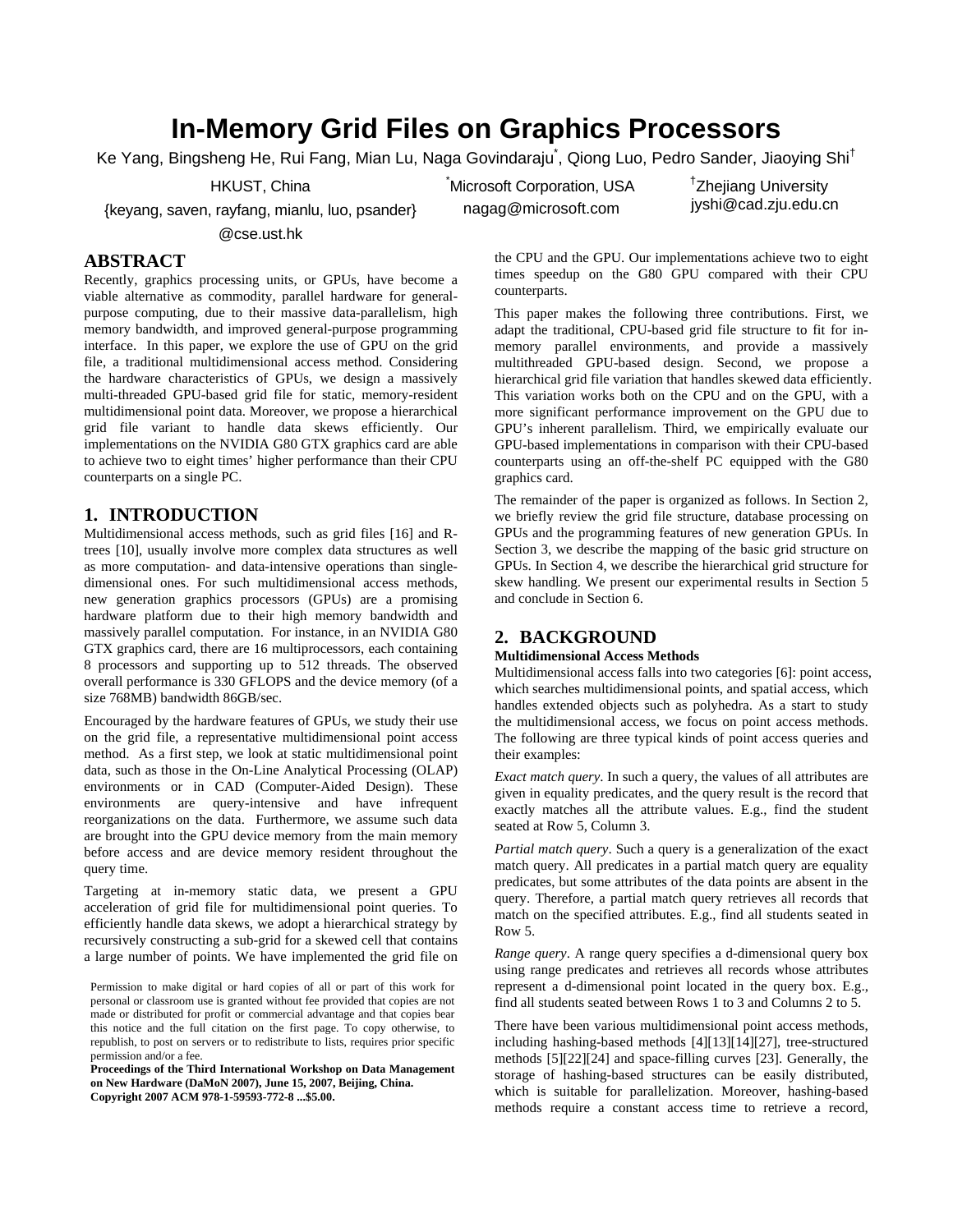whereas tree structures often require a logarithmic function of the data size. Considering the GPU's parallel computation and highbandwidth memory access features, we investigate further into hashing-based methods.

#### **Grid Files**

According to the classification by Geade et al. [\[6\],](#page-5-0) the grid file [\[16\]](#page-6-6) is a hashing-based multidimensional access method, even though the units of each dimension of a grid can be determined by range partitioning. There have been a number of variants of the grid file [\[3\]](#page-5-3)[\[12\]](#page-6-7)[\[18\]](#page-6-8)[\[25\]](#page-6-9)[\[28\],](#page-6-10) and some parallelized methods [\[15\]](#page-6-11)[\[17\].](#page-6-12) In its basic form, a grid file superimposes a ddimensional orthogonal grid on the d-dimensional data space. It partitions the space into hyper-rectangular cells using splitting hyper-planes that are parallel to the axes. These splitting hyperplanes follow the data distribution and the splitting positions may not be uniform across dimensions. As such, the positions along each axis indicating where to split are maintained in an ordered array called a *scale*. Finally, there is a *grid directory* to associate each grid cell to a bucket in the storage.

Figure 1 illustrates a 2D grid file. When accessing a point through the grid, we first use the scales to locate the cell that the point falls in, and then follow the pointer in the cell to the bucket in the storage, and scan the bucket for a match.

Traditional grid files are able to handle dynamic insertions and deletions. They split overflowed cells and merge underoccupied cells, to distribute the data to the buckets evenly so that a single record retrieval can be answered in at most two storage accesses. However, the splitting may lead to superlinear directory growth [\[21\],](#page-6-13) and the merging can result in deadlocks [\[12\]](#page-6-7)[\[24\]](#page-6-4). Since we deal with static, memory-resident data in this paper, we leave dynamic insertions and deletions as future work.

#### **Database Processing on GPUs**

There has been intensive research on general-purpose computing using the GPU (GPGPU) [\[19\].](#page-6-14) One branch of our particular interest is on GPU-based database processing [\[2\]](#page-5-4)[\[7\]](#page-6-15)[\[8\]](#page-6-16)[\[9\]](#page-6-17)[\[26\].](#page-6-18) The existing work mainly utilizes the 3D graphics pipeline by drawing primitives such as a quad with OpenGL/DirectX programs. Our work, in contrast, exploits the most recent advance of the graphics hardware, and is implemented as general-purpose computing programs without utilizing any graphics APIs. Free from the constraints given by the graphics pipeline, our design and implementation is much more practical and flexible. Furthermore, to our best knowledge, this work is the first to develop multidimensional index structures on GPUs.

#### **Programming on New Generation GPUs**

<span id="page-1-0"></span>We take the NVIDIA GeForce 8800 series (G80) graphics card, which was available on the market starting from Nov 2006 and has been used in our implementation, as an example to introduce the new generation GPUs. In comparison with its most advanced predecessors, G80 has made significant improvements for general-purpose processing. The computing resource consists of tens of SIMD multiprocessors, each of which contains a group of processors and registers that support a massive number of concurrent threads. Processors in the same multiprocessor share a cache called the *shared memory*, which is fully exposed to the programmer. The device memory could be accessed as textures in traditional graphics applications. Furthermore, it can be accessed as *global memory* in general-purpose computing programs, in a way similar to main memory. In addition, there is a *constant*  *memory* that is shared by all multiprocessors and is cached on each multiprocessor.

The G80 card is released with a Compute Unified Device Architecture (CUDA) [\[1\]](#page-5-5) for general data-parallel computing. CUDA provides a programming interface as an extension of the C language, with a runtime library for multithreaded parallel computing. This API treats the GPU as a general-purpose computing device as opposed to a programmable graphics pipeline, thus allows non-graphics researchers to utilize the GPU hardware features easily. Specifically, CUDA allows the programmer to specify the usage of the GPU resources such as the number of thread blocks (groups), and to write kernel programs that are executed on all threads.

### **3. BASIC STRUCTURES**

In this section, we present the mapping of the grid file structure on the GPU and describe its construction and query processing.

#### **3.1 Construction**

To build a static grid file from a given data set, we first partition the data space in order to balance the bucket size of each cell as much as possible. Denote the numbers of splits along the *d* dimensions as  $p_1$ ,  $p_2$ , ...,  $p_d$ , respectively, then the total number of grid cells  $c = p_1 p_2 ... p_d$ . Given the average number of records in each bucket, *H*, we have  $cH = N$ , where *N* is the number of records of relation *R*.

We build a grid for *R* and rearrange *R* such that the records belonging to the same cell are clustered into one bucket. First, we obtain a scale in each dimension  $i$  ( $i=1, 2, ..., d$ ) by sorting  $R$ along that dimension and sampling  $p_i$  quantiles as the elements of the scale. Then, for each record, we use the scales to identify the bucket it belongs to. This procedure is done in the LocateCell routine, which performs binary search into each ordered scale array for the location of the record. Second, to get the starting position of each bucket in *R*, we build a histogram of number of records in each bucket. This is done by scanning *R* once and using the scales to identify the bucket each record belongs to. Third, a prefix sum routine translates the histogram into bucket offsets in the rearranged relation. Then the records are scanned again to be scattered into the corresponding buckets with given starting offsets. After the construction, the rearranged *R* stores the buckets, the grid directory entries contain the bucket offsets, as illustrated in [Figure 1.](#page-1-0) In this example,  $d = 2$ ,  $N = 10$ ,  $H = 2$ , and  $p_1 = p_2 = 2$ .



**Figure 1. Structure of a 2D grid file.**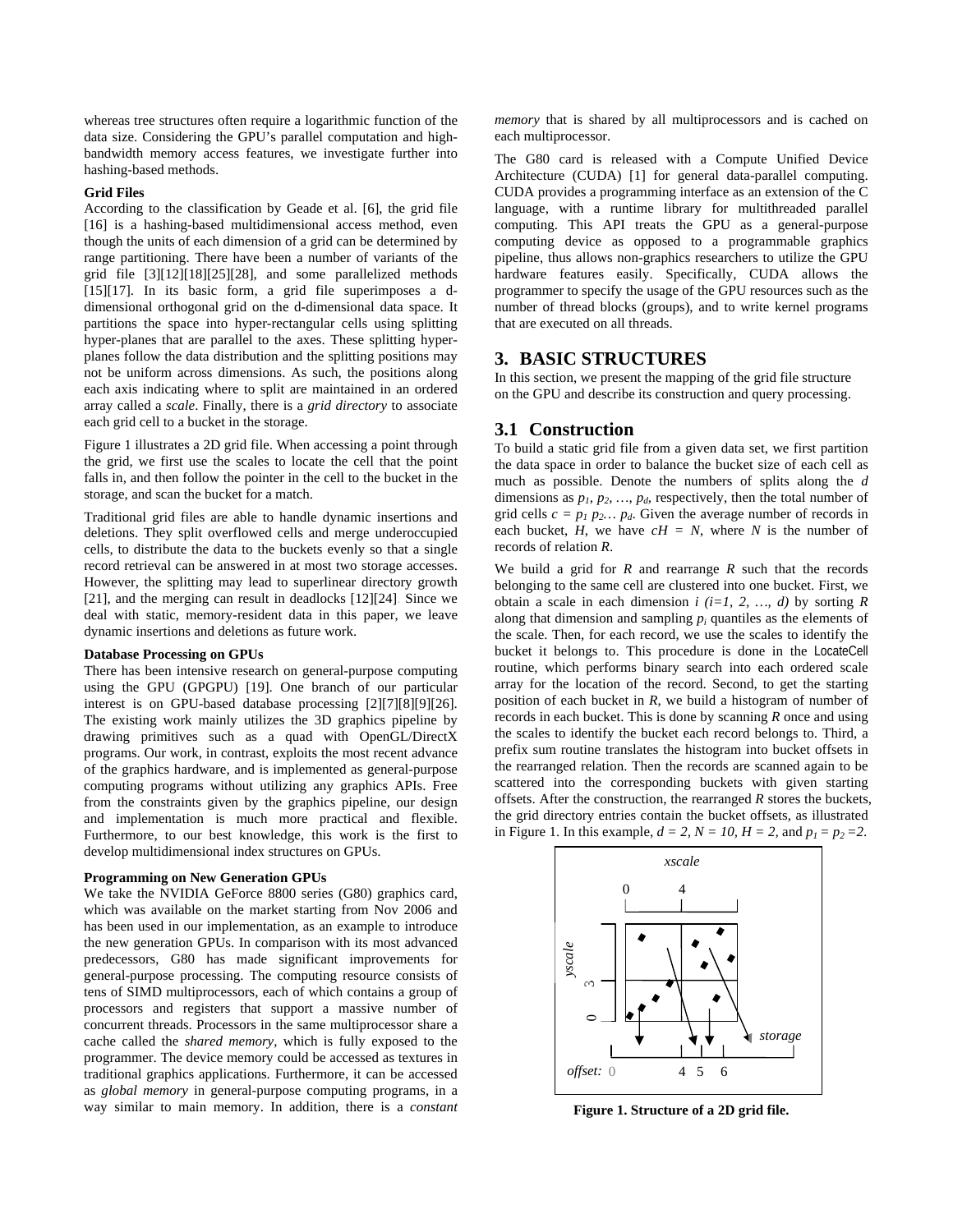We have implemented the construction with the GPU coprocessing on the sorting step. On a relation consisting of 16 million 2D records, the pure CPU-based construction takes about 12 seconds, among which 8 seconds are spent on sorting. We employ the GPU sort primitive [\[11\]](#page-6-19) and reduce the sorting to 3 seconds.

### **3.2 Query Processing**

After a grid file is ready on the GPU, we can process the three kinds of multidimensional point queries using the grid, namely the exact match queries, the partial match queries, and the range queries. Note that a partial match query is similar to an exact match query on the equality predicates and to a range query on an unbounded attribute where a range box extends throughout the entire domain of the attribute. As a result, our implementation on the processing of partial match queries is similar to that of the other two types. In the following, we will mainly discuss the exact match and the range queries.

Since the GPU is a data-parallel computing device, we use a pool of threads, which is tuned to fully utilize the hardware computation power, to handle a large number of queries in parallel. Each thread takes charge of a query independently, and after finishing one, it handles another. In specific, the thread with index *t* starts its *i*-th query by reading in the  $(t + iT)$ 's query from the device memory, where *T* is the number of threads. This strategy of assignment is called *coalesced read* [\[1\]](#page-5-5), which can speed up the device memory access.

For an exact match query, a thread scans the bucket corresponding to the cell that contains the query record to search for a match. This search is achieved by a LocateCell followed by a sequential scan in the bucket. The termination condition of the scan, i.e., the boundary of the bucket, is marked by the offset of the next bucket.

For a range query, a thread scans all the buckets that correspond to the cells that overlap the query box. Given the two end points, *L* and *H*, of the major diagonal of the box, the thread calls LocateCell on *L* and *H* to obtain the two corresponding end cells, *CL* and *CH*. The coordinates of *CL* and *CH* bound the cells whose coordinates fall in the multidimensional range. Then the thread sequentially scans these cells. For the points in the boundary cells (those having at least one coordinate equal to that of an end cell), the thread further takes a point-level test to check if they are located in the query box.

To avoid the conflict among multiple threads that concurrently write query results to the shared output region, we perform the write in a three-step scheme similar to that in our previous work [\[11\].](#page-6-19) For completeness, we briefly present the scheme here. In the first step, each thread executes the query and counts the number of query results it generated. In this step, each thread only outputs the count but does not produce the actual query result records. Then a prefix sum routine gathers these local counts and translates them into an array of global write locations, each of which contains the start position for the corresponding thread to output. In the last step, each thread computes the query result records and writes the results to its slot in the global memory.

# **4. SKEW HANDLING**

# **4.1 Hierarchical Grid File**

When partitioning the data space in the construction process of a grid file (described in Section 3.1), the data distribution in the resulting buckets may not be necessarily balanced after a single partitioning pass. For example, the two buckets starting from 0 and 6 in [Figure 1](#page-1-0) are more crowded than the other two. As a result of data skews, querying a grid cell that corresponds to a crowded bucket is more expensive than querying a less crowded one. This imbalance has significant performance implications on the GPU, because the processors of the GPU are SIMD. Therefore, we propose a hierarchical scheme to further divide the crowded cells. This division is done recursively until the bucket size of a resulting cell is below a given threshold.

Our proposed hierarchical grid structure is similar to two existing schemes, the multilevel grid file [\[28\]](#page-6-10) and the buddy tree [\[24\]](#page-6-4). The common idea among the three schemes is to divide crowded regions recursively. However, our scheme has two major differences from the existing work. First, both existing structures cover only those cells that contain data points, and maintain a directory entry for each non-empty cell. In contrast, our hierarchical grid covers the entire data space, and locates cells through shared scales. This structure is relatively simpler and more suitable for bulk loading in a parallel computing environment. Second, as dynamic maintenance techniques, the two existing methods split an overflowed bucket into two at each level, thus the structures contain a relative large number of levels in the tree or in the grid. In comparison, our hierarchical grid is a static structure, and the number of levels of sub-grids in a crowded cell is relatively small.

To build a hierarchical grid for relation *R*, we first perform the splitting and the data rearrangement of *R* in the same way as described in Section 3.1. We then store the information about the grid, such as the scales, the bucket sizes and offsets, in the directory. Next we check the size of each bucket in this grid: if the size of a bucket is larger than a given threshold, we perform another round of splitting, and the information of the newborn sub-grid is appended to the directory. The offset of the parent bucket is now redirected to the offset of the sub-grid in the directory. To distinguish the offset of a sub-grid from that of a bucket, we add a sign bit flag to the offset of the sub-grid. The pseudo code for constructing a hierarchical grid is given in [Figure](#page-3-0)  [2](#page-3-0). The average bucket size *H* is pre-specified as a constant. For simplicity, here the routine PNum assumes the same number of splits on all dimensions, i.e.  $p_1 = p_2 = ... = p_d = p$ . This can be generalized to cases where  $p_1$ ,  $p_2$  ...  $p_d$  are functions of  $p$ .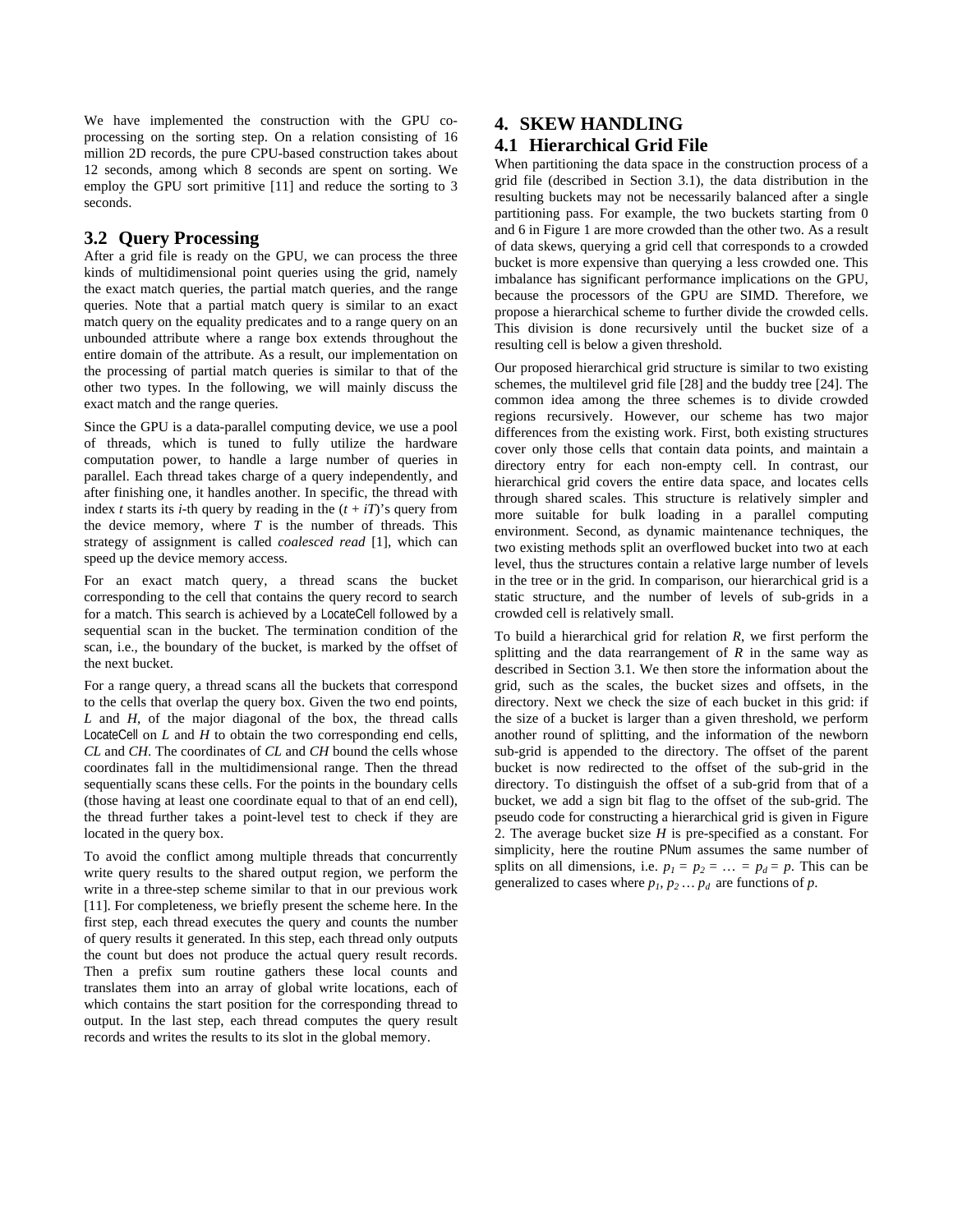```
int PNum(int size) // decide the number of partition on a dimension 
{ 
   p = 2; // number of partitions
   while(size/H > p<sup>d</sup>) p++; // p<sup>d</sup>: total number of cells
   return p; 
} 
BuildGrid(void* dir, rec R[n], int p) // build a grid directory for R 
{ 
  compute scales, bucket offsets and sizes; append them to dir; 
  rearrange R; 
 for each bucket i of size[i]/H > 2<sup>d</sup> // the threshold to split
        BuildGrid(dir, R + offset[i], PNum(size[i])); 
        offset[i] = 0 - dir's current offset; 
}
```
**Figure 2. Pseudo code for building a hierarchical grid file.** 

<span id="page-3-2"></span><span id="page-3-0"></span>An example hierarchical grid is illustrated in [Figure 3](#page-3-1), obtained through splitting the original grid in [Figure 1.](#page-1-0) After identifying the two crowed cells, we construct a sub-grid for each cell and change the offset in the storage into the flagged offset in the directory, i.e., -12 and -24.

<span id="page-3-3"></span>

**Figure 3. Structure of a hierarchical grid file.** 

### <span id="page-3-1"></span>**4.2 Query Processing**

Query processing over a hierarchical grid is similar to that over an original grid, except that each thread recursively decodes the offset of a sub-grid in the directory until it reaches the final bucket. Pseudo code is given in [Figure 4](#page-3-2). Note that, recursion is not supported in a GPU kernel program, due to the hardware limitations. In our implementation, we rewrite the code to a *while* loop with offset[i]<0 as the condition. Furthermore, flow control instructions can cause threads to diverge, and different execution paths have to be serialized. Since our grid hierarchy usually has a

low level, the kernel requires only a small number of branches (less than five in our tests). Additionally, the hierarchy greatly improves the worst cases of bucket imbalance, thus effectively limits the serialization cost.

```
Search(rec q, int cur) //search q from current position of directory
{ 
  i = LocateCell(dir + cur, q); // bucket id 
   if(offset[i] > 0) // a bucket
      scan the bucket for a match; 
   else // a sub-grid 
      Search(q, - offset[i]); // grid offset 
}
```
**Figure 4. Pseudo code for query in a hierarchical grid file.** 

# **5. EXPERIMENTS**

### **5.1 Experimental setup**

We have implemented and tested our algorithms on a PC with a G80 GPU and an Intel P4 Dual-Core processor running Windows XP. The hardware configuration of the PC is shown in [Table 1.](#page-3-3)

|                      | <b>GPU</b>                   | <b>CPU</b>         |
|----------------------|------------------------------|--------------------|
| Processors           | $1350MHz \times 8 \times 16$ | 3.2GHz (Dual-core) |
| DRAM (MB)            | 768                          | 1024               |
| DRAM latency (cycle) | 200-300                      | 300                |
| Bus width (bit)      | 384                          | 64                 |
| Memory clock (GHz)   | 1.8                          | 0.8                |

**Table 1. Hardware configuration** 

Each multiprocessor on the GPU has a piece of constant memory sized 64KB. The accesses to the constant memory are cached. The constant cache on each multiprocessor is 8KB. Since the scales of the grid file are frequently accessed, we store the scales of the first level of the grid in the constant memory for fast access. In our GPU programs, the numbers are tuned for the best performance. We use a configuration of 5120 thread blocks, each containing 256 threads.

We consider two kinds of workloads in our experiments, the exact match query and the range query. For exact match queries, we first generate uniform datasets with number of tuples and number of dimensions varied. Then we test on skewed data sets, some synthetic, and some real-world. For range queries, we use a uniform dataset and vary the selectivity of the range query.

The synthetic skewed data follows the *Gaussian* distribution with the parameter *standard deviation* varied. The smaller the standard deviation, the more skewed the data distribution is. The realworld skewed data sets are from 3D point cloud models, which have been used extensively in graphics and computational geometry studies.

The data structure for a *d*-dimensional record is an integer id followed by *d* 32-bit unsigned integer keys. We set the average bucket size to be  $H = 8$  in all experiments. In each experiment, the time cost for the CPU and the GPU executions are separately measured for comparison.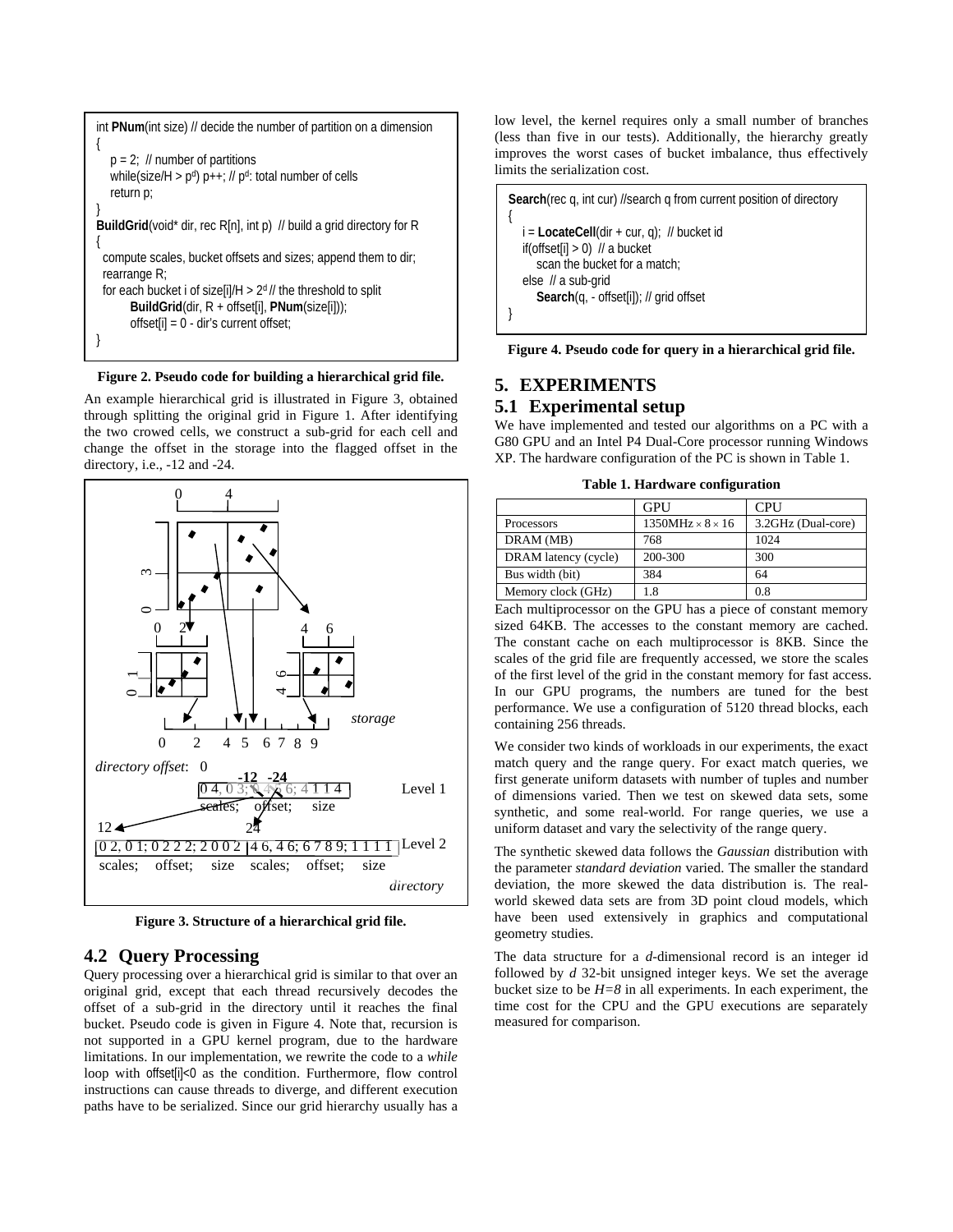# **5.2 Results**

#### *5.2.1 Exact match query*

[Figure 5](#page-4-0) demonstrates the performance of evaluating 1 million exact match queries on a relation with the number of tuples varied. As the number of tuples increases, the performance speedup of the GPU-based algorithm over the CPU-based one increases slightly. In particular, the performance speedup is 6.5x on the data set of one million tuples and is 7.7x on the one of 16 million tuples. We also test the GPU grid file without the optimization of storing scales into the constant memory, and the comparison shows this optimization greatly reduces the memory stalls, and improves the overall performance by 40% on average.

<span id="page-4-0"></span>[Figure 6](#page-4-1) shows the performance of evaluating 1 million exact match queries on a relation of 16 million tuples with the number of dimensions varied. Because the overhead of LocateCell is proportional to the number of scale arrays, the time cost increases with the number of dimensions. The GPU-based grid file is 2-5 times faster than the CPU-based grid file.

[Figure 7](#page-5-6) shows the measurements on the synthetic skewed data, with the standard deviation ranging from  $10^3$  to  $10^7$ . Both CPUand GPU-based implementations suffer when the data skew is severe. As the data is becoming less skewed, the maximum level of the hierarchical grid decreases accordingly. The GPU-based hierarchical grid file is generally more than five times faster than the CPU-based one.

<span id="page-4-1"></span>Finally, we evaluate the exact match query on the skewed data using 3D point cloud models. We use two models, *Sphere* and *Dragon*, as shown in [Figure 8](#page-5-7). We varied the number of points in each model from 1 to 16 million, and issued 1 million queries with random search keys. The performance results on these two models are shown in [Figure 9](#page-5-8) and [Figure 10,](#page-5-9) respectively. On both the CPU and the GPU, we compare the performance with and without the hierarchical scheme, denoted as "Y" or "N" for with or without a hierarchy, respectively. In general, the GPU versions are 2x-5x faster than their CPU counterparts.

For the sphere model [\(Figure 9](#page-5-8)), the performance of the grid file with the hierarchical scheme is similar to that without, both on the CPU and on the GPU. This performance similarity is because the sphere model is a uniformly distributed point cloud within a sphere, which is of low skewness. The maximum level of the grid file is one. This shows that our partition scheme can handle slightly skewed data in a single-level grid. Similar to the performance speedup of GPU over CPU on the uniform data set, the performance speedup on the sphere model increases slightly as the number of points in the model increases.

The dragon model is the point cloud on the surface of a dragon, which is of high correlation and skewness. The maximum level in this grid file is 3. The CPU-based grid file has an improvement of 1.2x-1.5x by utilizing a hierarchy, whereas the GPU-based grid file gains an improvement of 2.3x-4.5x by utilizing a hierarchy. The main reason for this different degree of improvement is that the GPU benefits more from load balance than the CPU does. On the GPU, when threads are severely load-unbalanced and thus greatly diverged, the less loaded threads have to wait for the busy threads. Since the hierarchy helps balancing the load, the waste on waiting among threads is largely reduced. Thus the GPU benefits much from load balance.



**Figure 5. Exact match query on uniform data sets with the number of tuples varied.** 



**Figure 6. Exact match query on uniform data sets with the number of dimensions varied.** 

#### *5.2.2 Range query*

[Figure 11](#page-5-10) shows the performance of evaluating 100k range queries to the grid of a relation of 16 million randomly generated 2D tuples. Both the width and the length of the rectangles are varied from 0.1% to 1% of the integer range. As the selectivity increases, the execution time of both the CPU- and GPU-based grid files increases almost linearly. The GPU-based grid file is around 4x-6x faster than the CPU-based one.

#### *5.2.3 Discussion*

We have shown that our GPU-based algorithm outperforms its CPU counterpart in all our tests, with a 2x-8x speedup. The reasons for the performance improvement are as follows: (1) We utilize the GPU as a parallel device with a large number (more than 1 million) of lightweight threads. This massive-threading model well matches the query-intensive workloads. (2) Our GPUbased grid file structure is relatively simple, and the record type is regular. This storage structure fits the array-based GPU memory access. (3) Each single query operation is relatively simple, and the hierarchical structure further improves the load balance. Such workload takes full advantage of the SIMD GPU processing and alleviates the high cost on branches or inter-thread load unbalancing. For these reasons, the GPU is more suitable for grid files than a multi-core CPU, which is equipped with a powerful instruction set but executes a small number of heavyweight threads.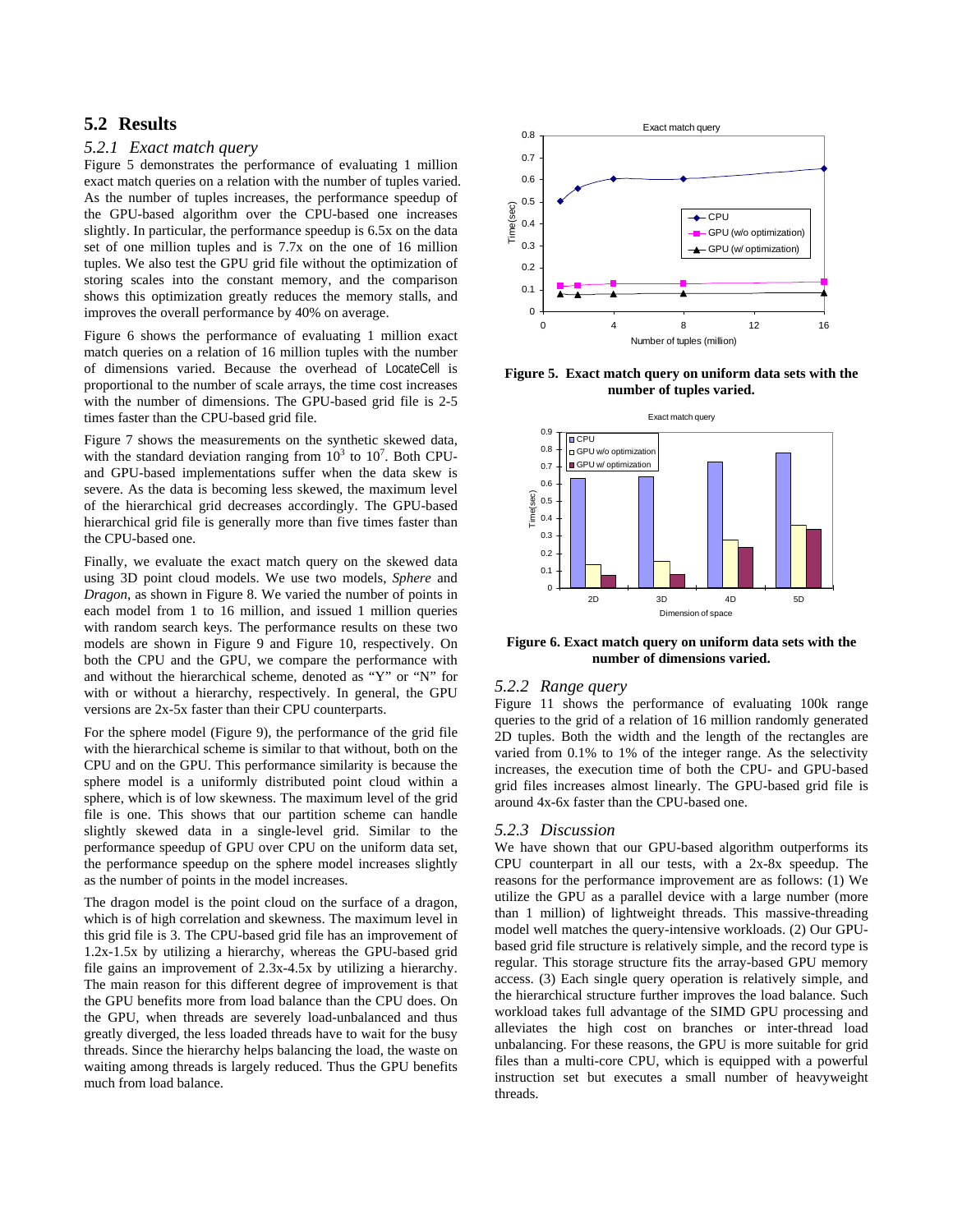

<span id="page-5-10"></span><span id="page-5-6"></span>**Figure 7. Exact match query on skewed data sets with the**  *standard deviation* **in the Gaussian distribution varied.** 



<span id="page-5-7"></span>**Figure 8. Visualization of the 3D real-world datasets: (left) Sphere; (right) Dragon.** 



<span id="page-5-8"></span><span id="page-5-5"></span><span id="page-5-4"></span>**Figure 9. Exact match query on the Sphere model with the number of points varied.** 

<span id="page-5-3"></span>

<span id="page-5-9"></span><span id="page-5-2"></span><span id="page-5-1"></span><span id="page-5-0"></span>**Figure 10. Exact match query on the Dragon model with the number of points varied.** 



**Figure 11. Range query on uniform data set with the selectivity varied.** 

#### **6. CONCLUSIONS AND FUTURE WORK**

We have developed in-memory grid files on the GPU and have shown that the new generation of GPUs is a well-suited parallel platform for accelerating this traditional multidimensional point access method. Moreover, we have proposed a static hierarchical grid file structure that handles skewed data efficiently. Experimental results show that our GPU algorithms greatly outperform their CPU counterparts in processing exact match and range queries, and that they work well up to five dimensions. As future work, we plan to study alternatives for dynamic insertion and deletion operations for grid files. Also, we are interested in designing multidimensional spatial access methods, such as Rtrees [10], on GPUs.

### **7. ACKNOWLEDGEMENTS**

We thank the anonymous reviewers for their insightful comments and suggestions. We also thank people at the NVIDIA CUDA Forum, especially Mark Harris, for their help with the G80 implementation issues. Finally, we thank Dr. Lidan Shou of Zhejiang University for his lectures on multidimensional access methods.

### **8. REFERENCES**

- [1] NVIDIA CUDA (Compute Unified Device Architecture), [http://developer.nvidia.com/object/cuda.html.](http://developer.nvidia.com/object/cuda.html)
- [2] Bandi, N., Sun, C., Agrawal, D. and El Abbadi, A., Hardware acceleration in commercial databases: A case study of spatial operations. VLDB, 2004.
- [3] Blanken, H., Ijbema, A., Meek, P. and van den Akker, B., The generalized grid file: Description and performance aspects. In Proc. 6th IEEE Int. Conf. on Data Eng., pp. 380- 388. 1990.
- [4] Fagin, R., Nievergelt, J., Pippenger, N. and Strong, R., Extendible hashing: A fast access method for dynamic files. ACM Trans. Database Systems 4 (3), 315-344. 1979.
- [5] Finkel, R. and Bentley, J. L., Quad trees: A data structure for retrieval of composite keys. Acta Informatica 4(1), 1-9. 1974.
- [6] Gaede V, Gunther O, Multidimensional Access Methods. ACM Computing Surveys,1998, 30(2).